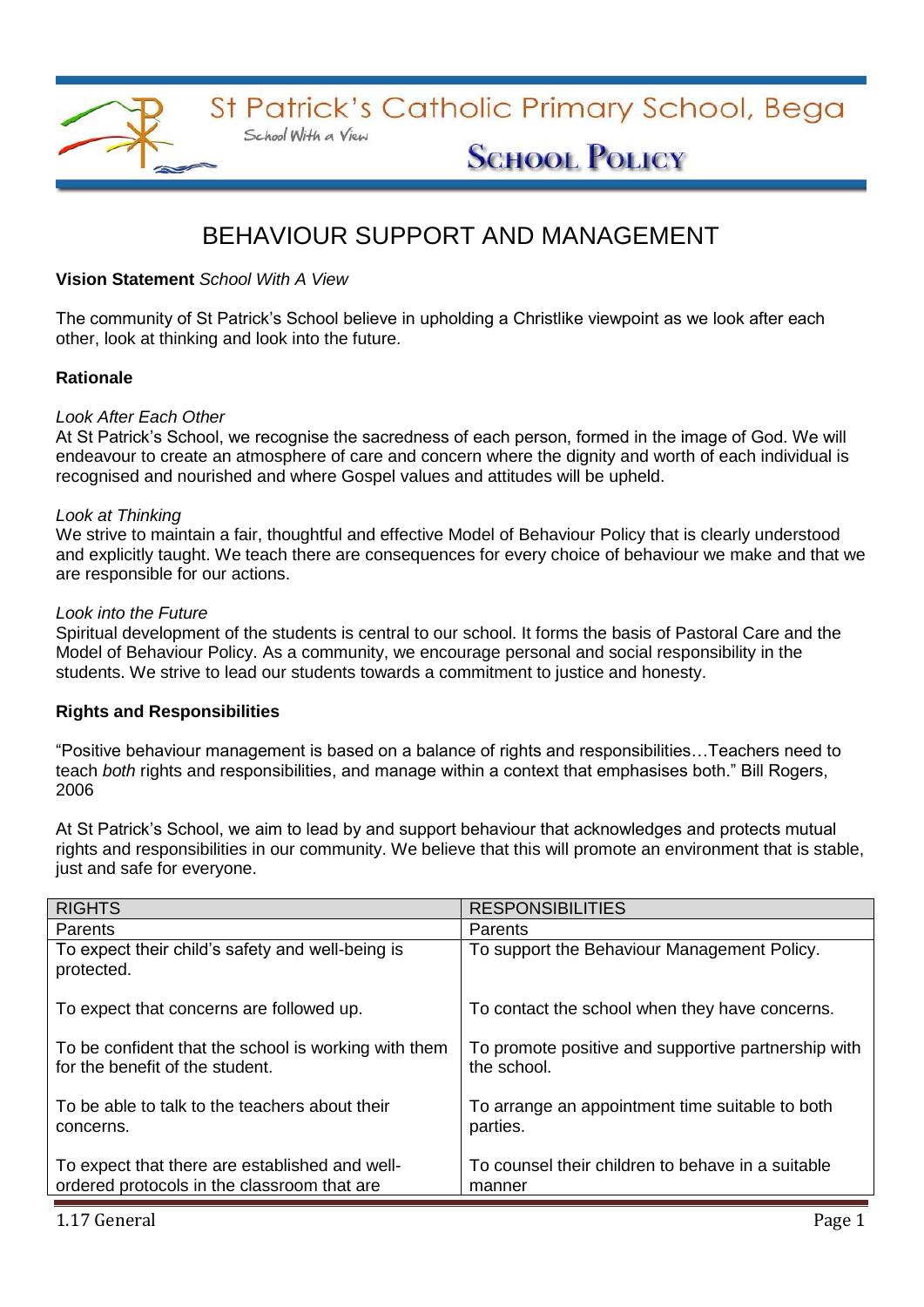conducive to learning.

| <b>RIGHTS</b>                                                                      | <b>RESPONSIBILITIES</b>                                                                                                             |  |  |
|------------------------------------------------------------------------------------|-------------------------------------------------------------------------------------------------------------------------------------|--|--|
| Teacher                                                                            | Teacher                                                                                                                             |  |  |
| To be respected.                                                                   | To model a respectful, courteous and<br>straightforward behavioural manner to staff,<br>students and parents.                       |  |  |
| To carry out their duties in a settled and orderly<br>environment.                 | To ensure that classroom structures are well<br>organised.                                                                          |  |  |
| To have the support of the Principal, Executive and<br>other staff members.        | To have class processes in line with the Behaviour<br>Management policy.                                                            |  |  |
| To have supportive school wide systems and<br>protocols in place.                  | To work within the school wide systems and<br>protocols.                                                                            |  |  |
| To be informed of the Code of Behaviour and to<br>have consistency from all staff. | To support and be consistent in working with the<br>Code of Behaviour.                                                              |  |  |
| To have the students comply with the school and<br>classroom rules.                | To establish class rules with the students that are<br>relevant and fair.<br>To establish positive relationships with the students. |  |  |
| To have cooperation and support from parents.                                      | To cooperate with parents to ensure the student's<br>needs are met.                                                                 |  |  |
| To have students cooperate and complete set tasks.                                 | To contact parents to discuss behaviour issues<br>when appropriate.                                                                 |  |  |
| To feel safe.                                                                      | To have lessons/resources prepared to provide<br>opportunities for all students regardless of ability.                              |  |  |
|                                                                                    | To never use corporal punishment of any sort.                                                                                       |  |  |

| <b>RIGHTS</b>                                                                                       | <b>RESPONSIBILITIES</b>                                                                                  |
|-----------------------------------------------------------------------------------------------------|----------------------------------------------------------------------------------------------------------|
| <b>Student</b>                                                                                      | <b>Student</b>                                                                                           |
| To be treated with respect.                                                                         | To treat others with respect.                                                                            |
| To have behavioural expectations explained so that<br>they are understood.                          | To accept and comply with behavioural<br>expectations.                                                   |
| To know the consequences of misbehaviour and to<br>know that the consequences are consistent.       | To accept that there are consequences for<br>misbehaviour.                                               |
| To be set work that is achievable, caters to their<br>learning style and provides opportunities for | To work to their best ability.                                                                           |
| success.                                                                                            | To work cooperatively with the teacher and other<br>students to ensure all students have the opportunity |
| To have their efforts in schoolwork and in meeting<br>behavioural expectations acknowledged.        | to succeed.                                                                                              |
| To be safe and free from intimidation.                                                              | To ensure that their behaviour allows others to be<br>safe.                                              |
| To learn in a purposeful, welcoming and supportive                                                  | To ensure that their behaviour is not disruptive to                                                      |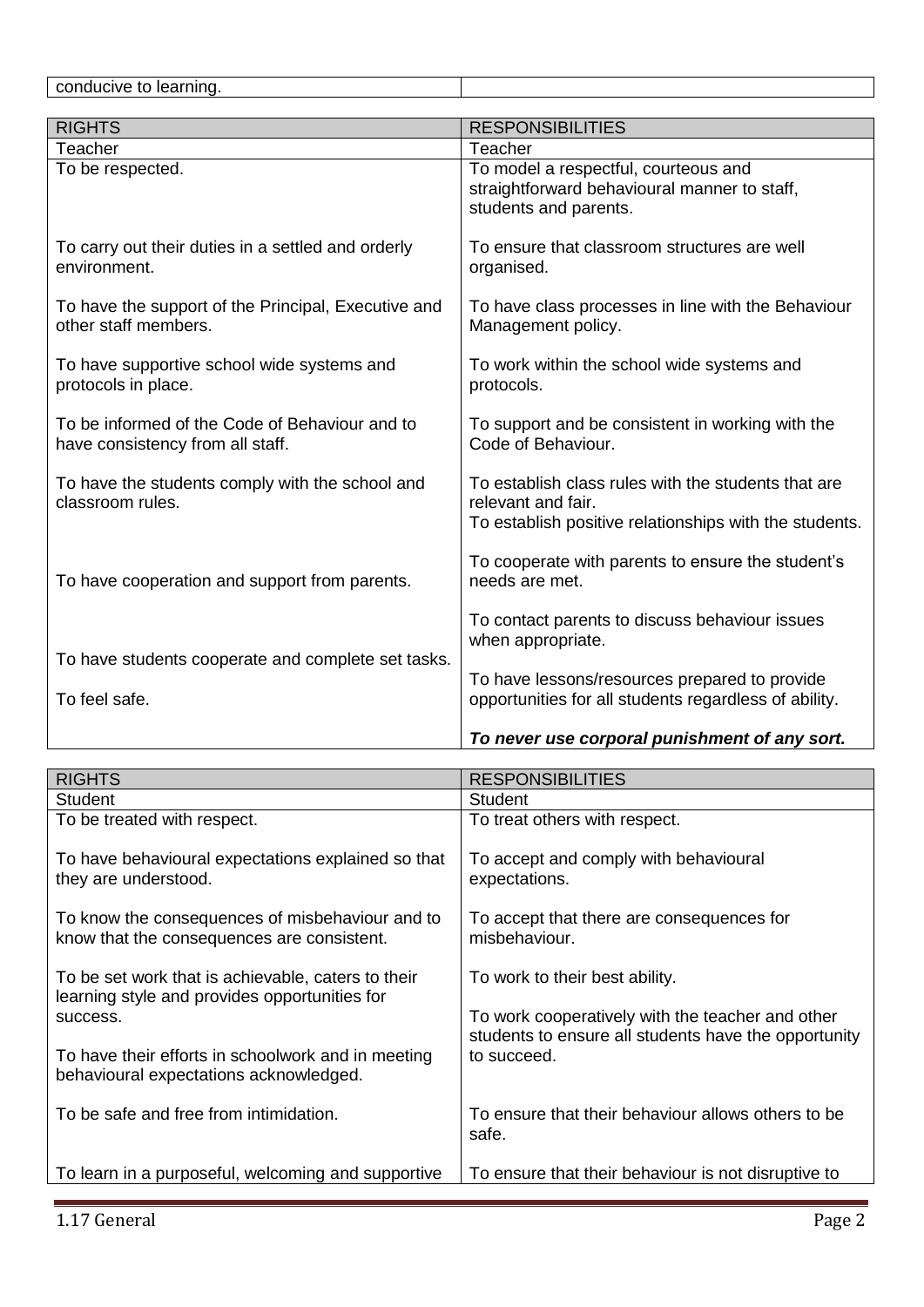| environment.                                                                             | the learning of others.                                                           |
|------------------------------------------------------------------------------------------|-----------------------------------------------------------------------------------|
| To be heard.                                                                             | To communicate in an appropriate manner.<br>To give others the right to be heard. |
| To be treated fairly, regardless of religious, cultural,<br>racial or gender difference. | To ensure that they are accepting of others.                                      |
| To work and play in a safe, secure, friendly and<br>clean environment.                   | To ensure that the school environment is kept neat,<br>tidy and secure.           |

## **Procedures and Implementation**

At St Patrick's we believe that a positive discipline policy should be concerned with guidance and instruction and not based primarily on punitive actions. We believe in a proactive approach that utilises positive reinforcement and is sensitive to the needs of each student as an individual. This takes into account four interrelated aspects of discipline:-

- 1. Positive strategies to celebrate appropriate behaviour
- 2. Preventative strategies to encourage appropriate behaviour
- 3. Corrective strategies to address inappropriate behaviour and
- 4. Strategies that support procedures and processes.

Positive strategies to celebrate appropriate behaviour

- Reward systems that build from extrinsic to the intrinsic motivation.
- Identifying and articulating appropriate behaviour

Preventative strategies to encourage appropriate behaviour

- Clear rules established collaboratively with the class and prominently displayed for easy reference.
- Agreed Consequences.
- Attractive, organised environment.
- Setting up a 'time out' place in the classroom appropriate to the age of the children.
- Differentiating the curriculum.
- Regularly reviewing behavioural expectations with the children

Corrective strategies to address inappropriate behaviour.

- What we say, and how we say it when a student is disruptive or off task.
- Casual or direct questioning
- Simple directions or warnings use students name and say please
- Defusing or redirecting potential conflict.
- Reminding or restating of classroom rules
- Giving simple choices
- Taking students aside from the group
- Using in-class time out
- Time out children can be sent to another teacher's class, or to the office
- Tactically ignore or use non-verbal cues/proximity

Strategies that support procedures and processes.

- Following up misbehaviour at an appropriate time
- "Catching kids" being good.
- Encouraging students wherever possible
- Re-establishing working relationships
- Developing contracts with a student
- Developing and maintaining a climate of respect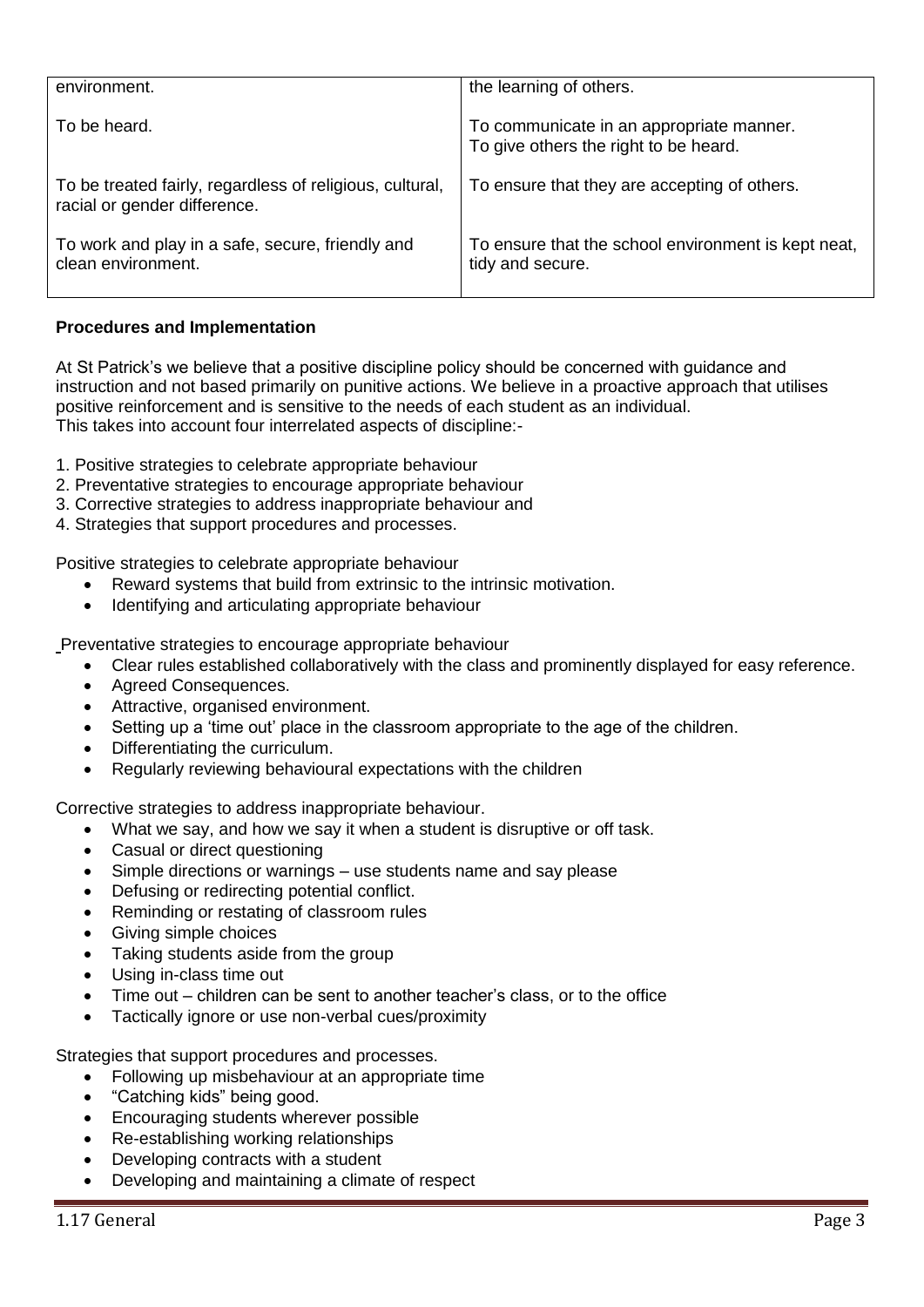- Maintaining a sense of humour
- Building a positive classroom tone
- Applying a team approach to solving discipline problems
- Reviewing strategies regularly
- Allowing children to redeem themselves

**Corporal punishment is NOT to be administered in any circumstance. Additionally, schools must not explicitly or implicitly sanction the administering of corporal punishment by non-school persons, including parents, to enforce discipline at the school.**

*Corporal punishment of a student means the application of physical force in order to punish or correct the student, but does not include the application of force only to prevent personal injury to, or damage to or the destruction of property of, any person (including the student). Education Act 1990 (NSW) - Sect 3.*

The school rules revolve around three basic premises of

RESPECT: Respect, Share, Grow SAFETY: Be safe, Be Happy RESPONSIBILTY for LEARNING: Look, Listen, Learn

These rules have slightly different expectations according to the different school settings -Learning Area -Playground -Assembly -Church -Tuckshop -Toilets

The rules are taught explicitly by the class teacher within the classroom and reinforced and modelled by student leaders at assembly.

### **Class Rules**

**School Rules**

Class rules need to be positive in intent, no more than five in number, clear, specific and taught explicitly to the students. It is important that each class group negotiates these rules in relation to the school rules and displays them prominently in the classroom within the first few weeks of the year. They need to be revisited regularly and expressed appropriately for each grade. The younger students benefit from visual reinforcement such as photographs of students demonstrating the rule. They can be based on the following broad headings: -

- communication
- respect and consideration
- movement and safety
- learning
- fair treatment of classmates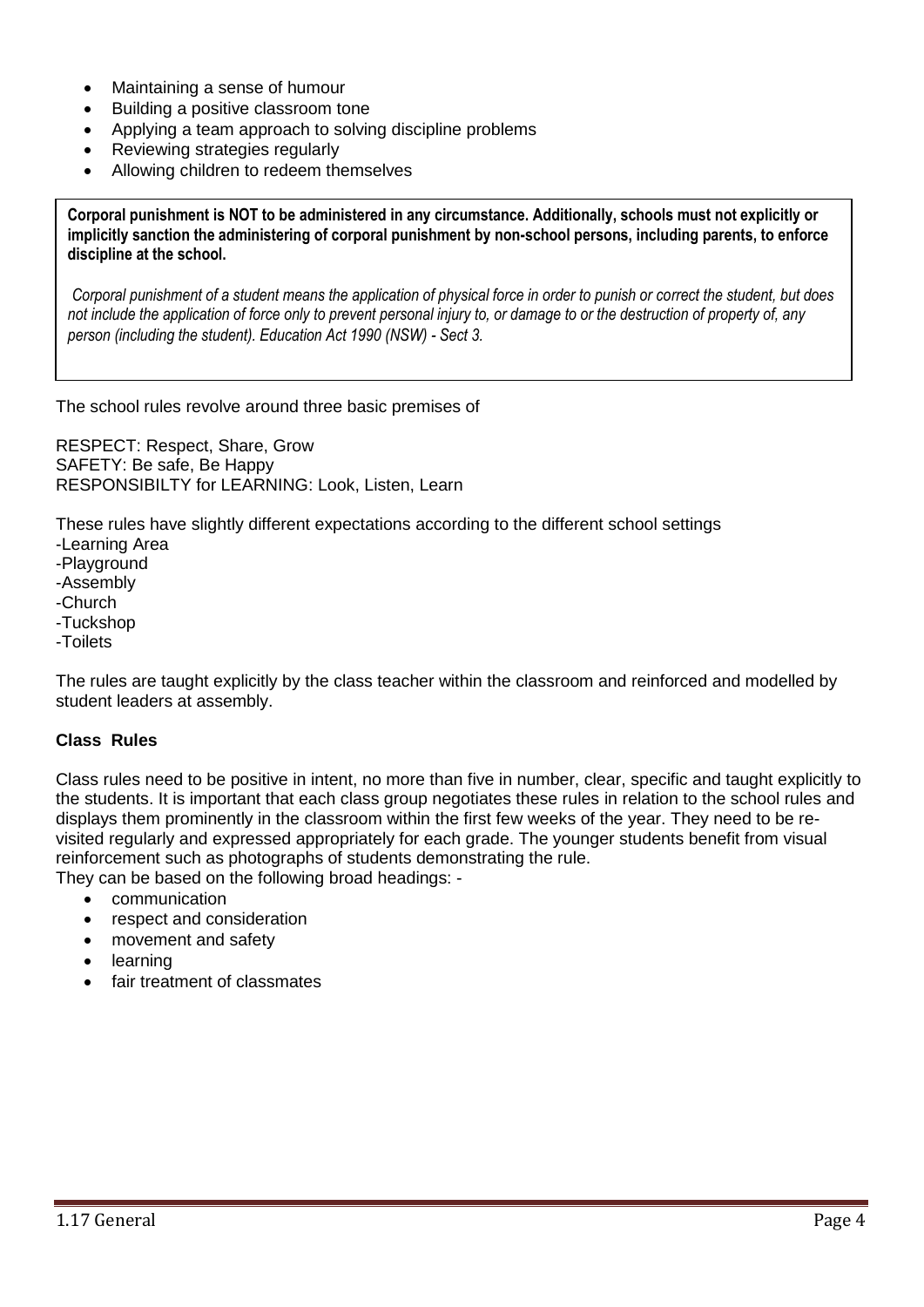APPENDIX 1 School Expectations

### **Awards and Affirmations**

At St Patrick's School, we endorse a proactive Behaviour Management system that reinforces positive behaviour, self discipline and nurtures the inherent gifts of the individual.

We affirm and reward our students in the following ways.

- 1. Class Celebrations of Learning each semester.
- 2. Student goal setting and achievement certificates.
- 3. Student's birthdays are recognised each week and celebrated by the assembled school with a certificate and song. The Vice Captains prepare the Birthday Certificates.
- 4. The Michael Rheinberger Award is presented twice a year for sportsmanship demonstrated during the Swimming and the Athletics Carnivals. The teachers nominate and vote for the recipients of this award. The parents are invited to the School Assembly for the presentation and the recipients are featured in the local media. The Sports Coordinator organises this award.
- 5. Key Learning Area and Citizenship Awards are presented to the departing Year Six students at their Graduation Mass. The Senior Primary teaches select recipients using results accumulated over the year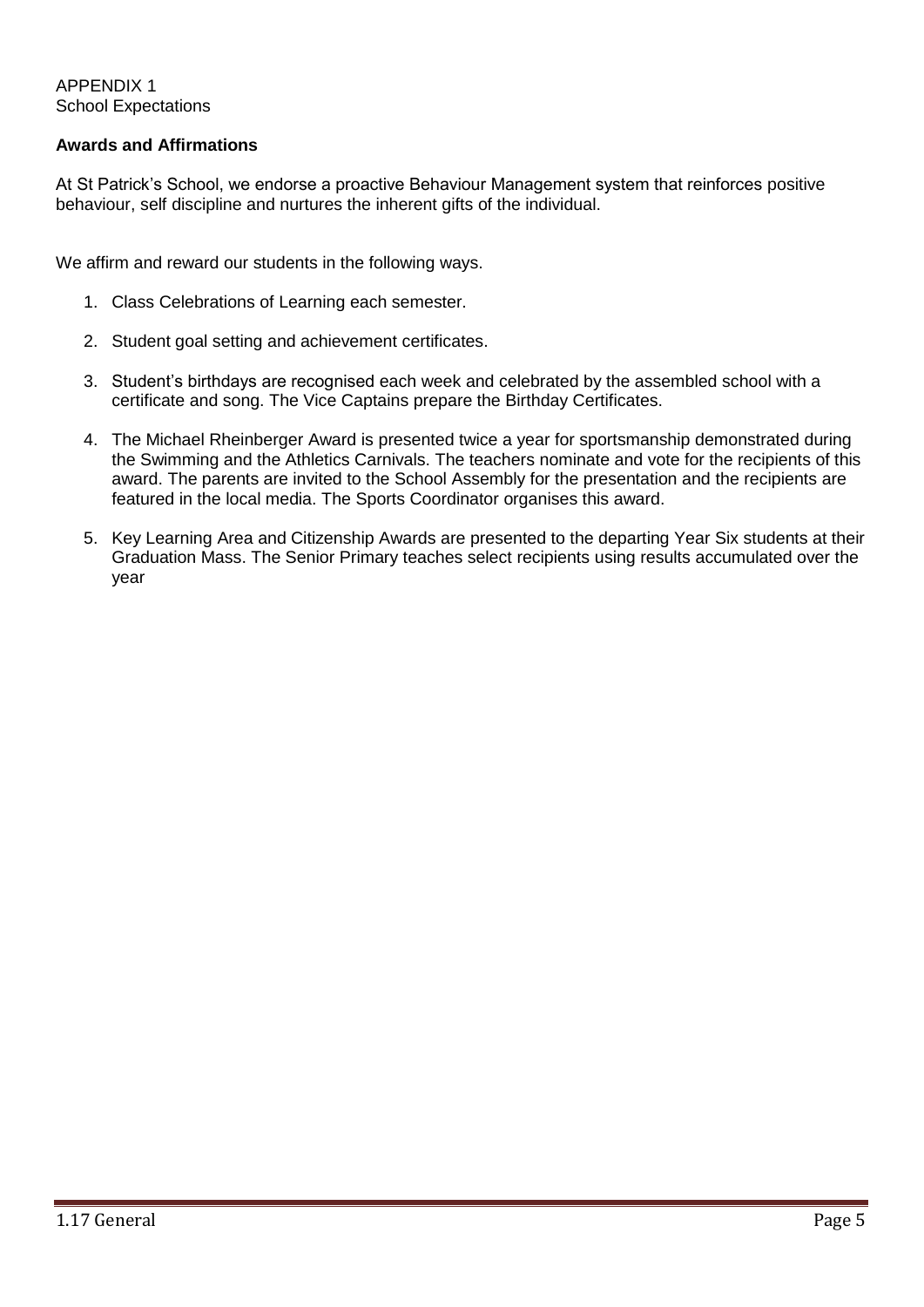# **Agreed Consequences**

In the interests of consistency and fairness, the following procedure would normally be followed when caring for students. However, it is acknowledged that students are to be treated as individuals and therefore some cases may require special considerations.

# Flow Chart of Agreed Consequences

This is a general guide to consequences but intervention may begin at any level.

# 1. Rule reminder.

2.Rule reminder and expect a verbal apology as acknowledgement from the student

↓

↓

 $\overline{a}$ 3. In class time-out or an appropriate in class strategy. On the playground, the student can have time-out on a designated bench.

### J

4. Time-out (in another classroom)

 $\overline{a}$ 

Loss of privileges

Community service that links the consequence to the behaviour at either morning tea or lunch.

The Class Teacher will communicate with the student and enact the consequences. When a student constantly reaches level 3 or 4, the classroom teacher should document their actions. The explicit teaching of rules to reskill students should be considered.

 5. Operates out of step 4 in that a child may repeat inappropriate behaviours or is involved in a serious incident, eg. continual rudeness; disrespecting school/class rules

ᅚ

- Consequences remain the same.
- The student fills out a "Stop and Think" or similar reflection form
- The incident is recorded and filed in the Assistant Principal's office.
- Accompanying the reflection form is a letter sent home to the parents explaining the incident and seeking the parent's signature. This will be filed with the "Stop and Think" form.

### ↓

6. Three "Stop and Think" or a serious incident results in parents being contacted. EG: intentional school damage; graffiti; ongoing bullying; stealing If necessary a meeting is arranged between the parents, classroom teacher and Principal/Assistant Principal to discuss strategies to help the child. With parental permission, arrangements may be made for the student to see the counsellor. Lunchtime detention or community service will be organised and supervised by the Assistant Principal/Member of the Executive.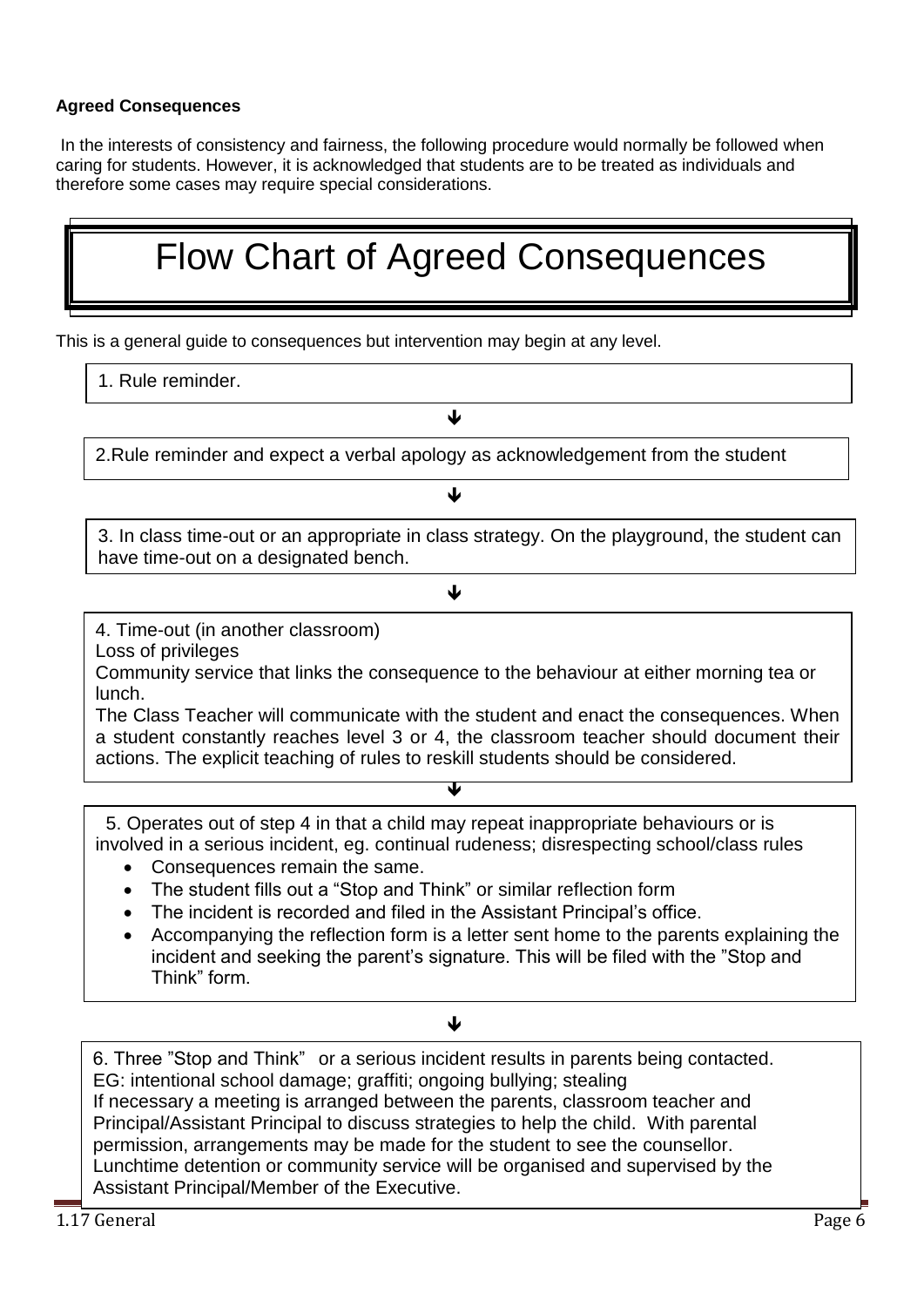7. If the above consequences do not cause the student to change his/her behaviour then there may be the need for an Individual Behaviour Support Plan. This would be discussed and planned by the classroom teacher, the parents, the Assistant Principal and/or the Principal.

J.

## 8. In-school suspension

- If the above consequences do not cause the student to change their behaviour then there will be a need to undertake this step.
- The parents will be notified of the suspension and the reasons why.

j

- The Principal or the Assistant Principal will supervise the suspension.
- It will take place during school hours, with the student remaining off the playground at recess and lunchtime.
- Another interview will be arranged where the Parents, the Principal, the Assistant Principal and the student will again discuss strategies to curb the behaviour.
- There may be a loss of privileges such as excursions, school discos and merit cards. Information passed on to all staff.
- Conditions remain active at the discretion of the Principal.
- Counselling is recommended.

# 9. Out of school **Suspension**

A student is required to leave a school for a specified period of time and that the student's return is subject to specified conditions.

 $\bigcup$ 

The Principal may suspend a student when satisfied that such action is warranted, if a student:

- demonstrates consistent and wilful non-compliance
- acts violently or threatens violence
- threatens good order
- disrupts own learning or that of other children.

### J

# *The following actions will be taken by the Principal in Circumstances Requiring Suspension*

- Give the student a fair hearing and discuss the implications and consequences of the behaviour with the student before a decision is reached as to the course of action to be followed.
- Notify and discuss the issue with parents or guardians. Depending on the seriousness of the situation, this may need to occur after the decision to suspend a student has been taken.
- Having been informed of their suspension, students under statutory leaving age do not leave the school until the end of the school day unless parents have arranged supervisory responsibilities that ensure the safety of the student. The suspension period begins on the following day.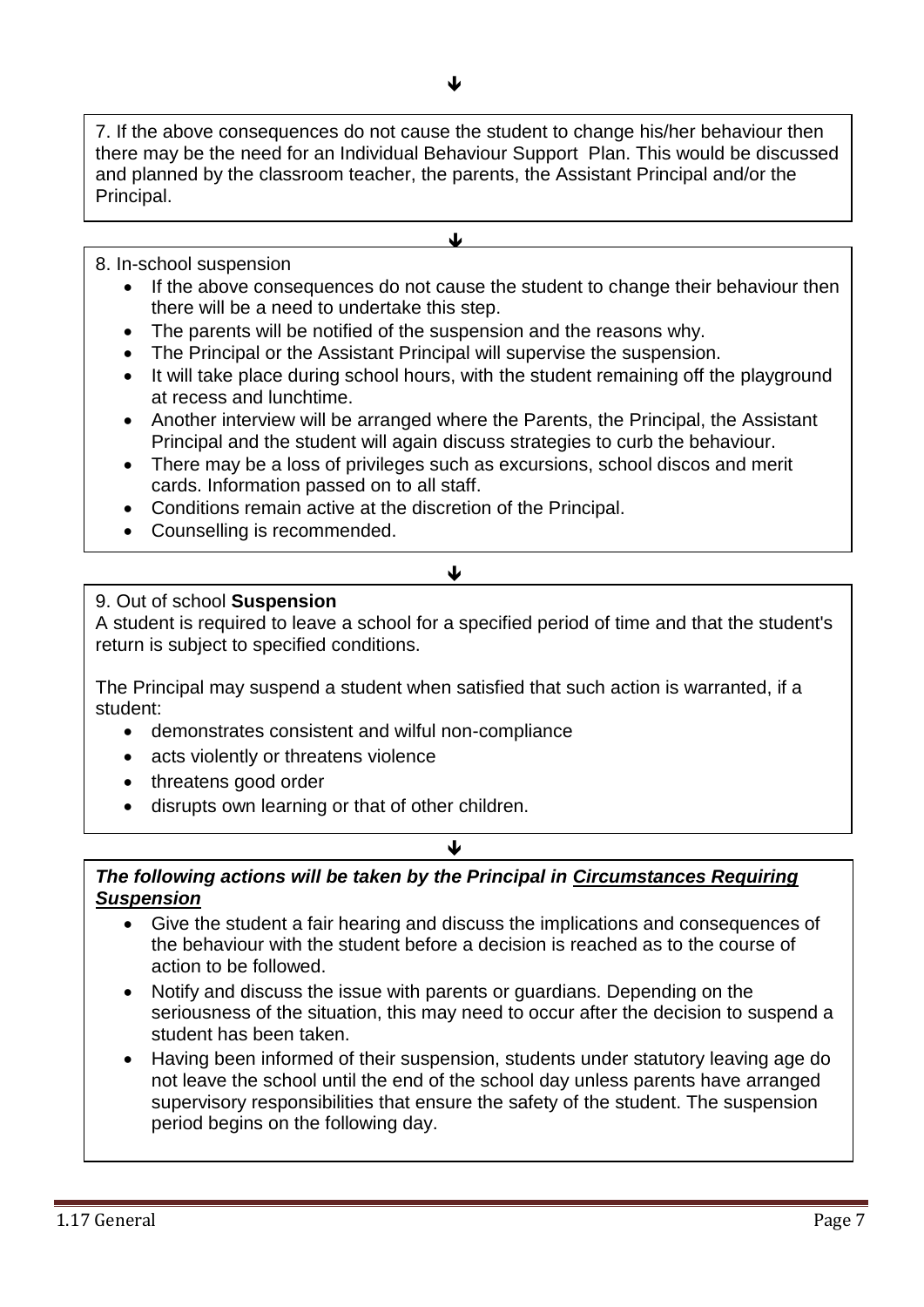- Parents or guardians of the suspended student must be made aware, orally and in writing, that the school no longer has a responsibility for a suspended student until the student returns to school. Written communication with the parents is posted to the parent's home address.
- If appropriate, the Parish Priest or Chaplain is informed of the suspension.
- When a student returns to the school following a period of suspension, the school provides appropriate support and developmental programs which will enable the student to re-establish his or her reputation in a positive sense and resume normal activities as a full member of the school community. In keeping with Christian ethos, all subsequent dealings with a student illustrate the school's commitment to reconciliation.
- Before resuming normal classes, the student is interviewed by the Principal or delegate and the developmental program of support outlined. In most instances it i sappropriate for the parents to be involved in this interview.
- The period of suspension is normally not to exceed five (5) consecutive school days.
- If a Principal suspends a student, immediate notification of this suspension is made to the Head of Human Resource Services at the Catholic Education Office.
- References
- Education Act 2004 (ACT)
- NSW Board of Studies. *Registration Systems and Member Non-government Schools (NSW) Manual*, section 5.7.

## **Crisis Management**

In extreme situations, some children may need to be physically restrained and /or forcibly removed from the classroom or the playground. If a student engages in a violent, aggressive episode, where their own safety and the safety of others is at risk, the teacher removes the class to an adjoining classroom and telephones the office for the Assistant Principal/Principal. If a violent episode should occur on the playground, move the other students away and send for help. Do not chase the student.

Exclusion, Expulsion and Transfer of Students

The decision regarding exclusion, expulsion or transfer of a student is made by the Director on the written recommendation of the Principal when the Director is satisfied that the circumstances warrant exclusion, expulsion or transfer.

Please see the *Exclusion, Expulsion and Transfer of Students Policy* from the Catholic Education Office, Canberra-Goulburn.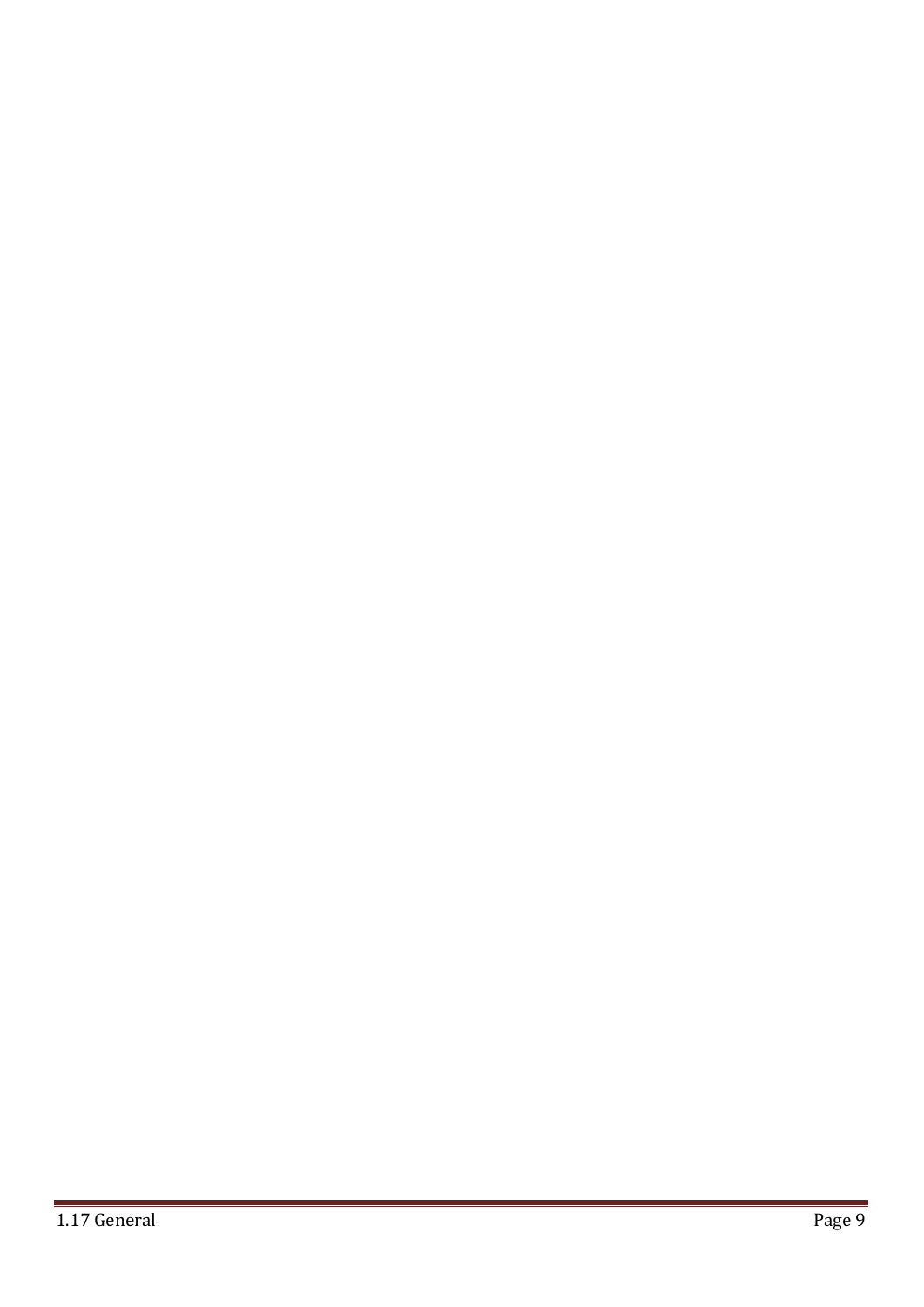# PASTORAL CARE POLICY

### **Rationale**

Pastoral care refers to the atmosphere of care prevailing in a school. It cannot be restricted to any one programme or curriculum and it involves every person. It is the myriad of relationships networked within a school community and it can be expressed as:

- a sense of belonging
- being known and respected
- being valued and appreciated

Effective teaching employs a variety of strategies and it integrates the academic, spiritual, social and physical aspects of the curriculum, catering to the needs and the development of each individual. This holistic approach is an integral component of pastoral care.

### **Policies and Procedures**

Hence, at St Patrick's School, we believe it is important to provide an environment that is nurturing, positive and affirming so that each individual can reach his or her inherent potential. Pastoral care needs to be both proactive and reactive. It is nurtured by the following policies and procedures within the structure of the school community:-

### **Fostering School Spirit**

- Buddy System between Kindergarten and Year Six
- Whole school assemblies
- Prayer and Mass celebrations for special times like *Grandparents' Day*
- SRC reps from Year Two
- Whole school celebrations like *St Patrick's Day*

#### **Structures For Communication With Parents**

- Weekly newsletter
- Formal interview
- Written report
- Parent helpers
- Reports of school activities at Community Council meetings
- Buddy Parent for Kindergarten parents
- Parish Bulletin and *Catholic Voice*
- School counsellor from *CatholicCare*

#### **Student Involvement and Leadership**

- SRC Membership
- School Captain roles
- Year Six Leadership Groups
- Whole school assemblies
- Participation in Buddy System
- Class meetings
- Community involvement like ANZAC DAY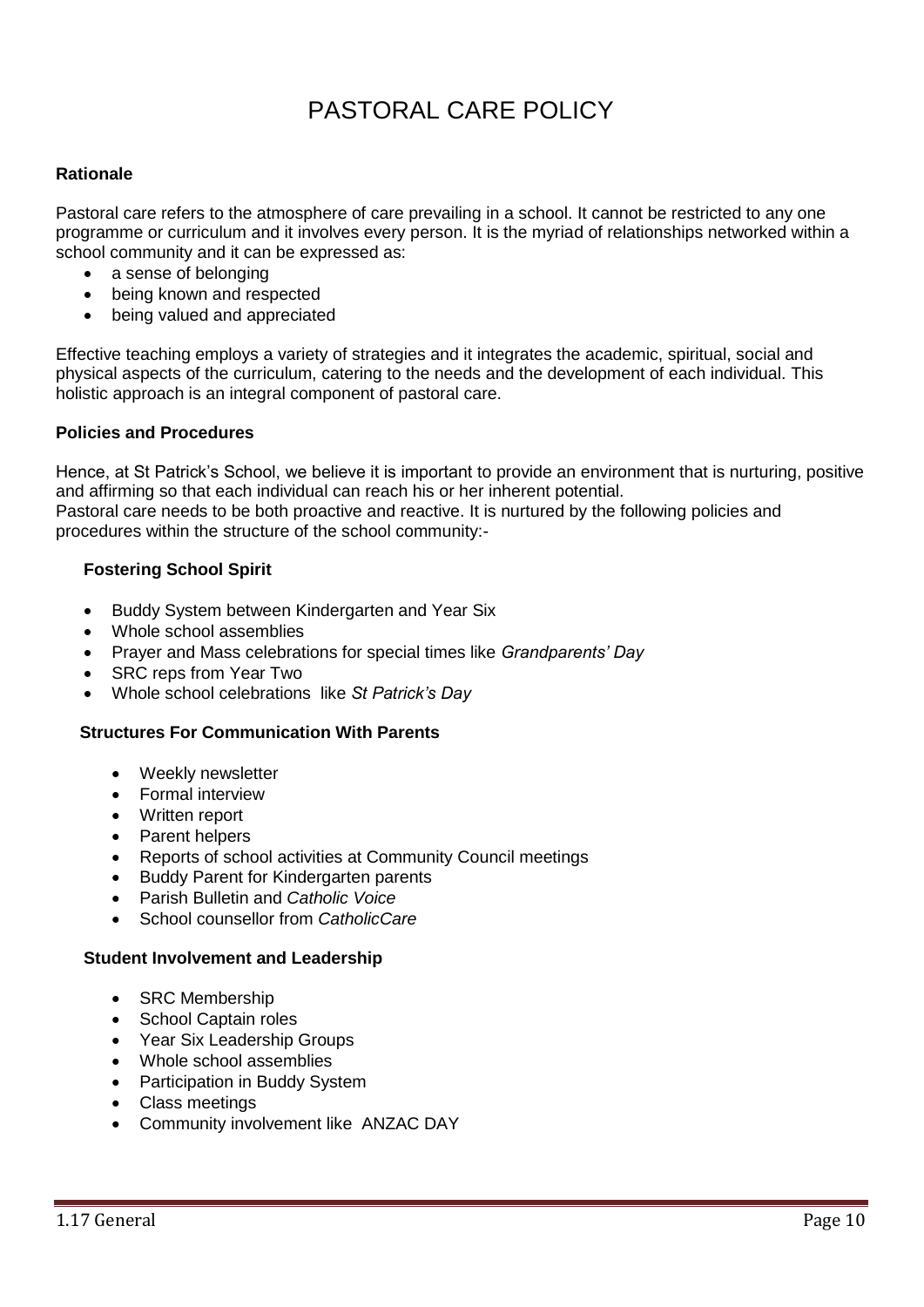## **Acknowledgement and Affirmation for Students**

- acknowledgement from in class structures
- recognition of contributions to class and school community through school assembly and school newsletter
- learning goals and awards
- recognition in local media; Archdiocesan communications & online bulletins and Catholic Voice

## **Pastoral Care of Staff**

- support provided by fellow colleagues
- recognition of contributions through newsletters and staff meetings
- informal social occasions
- recognising and celebrating special events

### **Connections with The Parish**

- the school is regarded as playing an integral role in the Catholic Parish Community
- the Parish Priest visits the staffroom socially regularly
- the Parish Priest is invited to the classrooms regularly
- involvement in the Sacramental Program
- families are encouraged to become involved in Parish activities and celebrations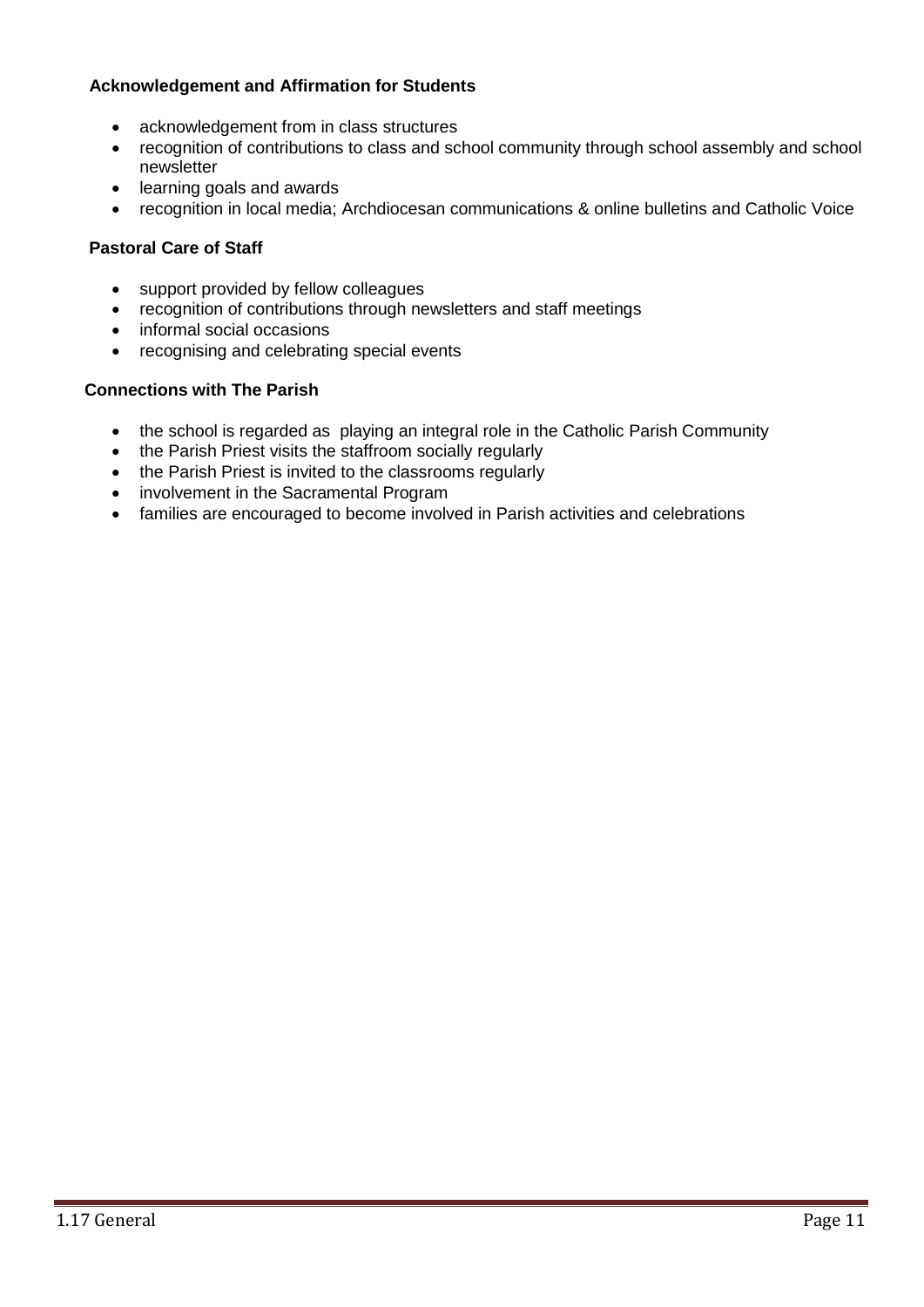# ANTI-BULLYING POLICY

### **Vision Statement** *School With A View*

The community of St Patrick's School believe in upholding a Christlike viewpoint as we look after each other, look at thinking and look into the future.

### **Rationale**

Because our school seeks to *Look After Each Other,* we endeavour to create an atmosphere of care and concern where the dignity and worth of each individual is recognised and nourished. Therefore, as a community we find acts of bullying abhorrent and contrary to our Gospel values.

One of our key rules revolves around safety. At St Patrick's School everyone has a right to feel safe. Any person who bullies another is denying them that right. The school will not tolerate any action that undermines a person's right to feel safe, and it will take the appropriate steps necessary to stop that behaviour.

### **Definition of Bullying**

Bullying is any act of aggression that causes hurt or fear in another person.

It may take many forms.

- It may be a physical attack on the person or their property.
- It may be verbal teasing or insulting.
- It may be indirect such as spreading rumours, excluding people from groups or manipulating others to mistreat another student.
- $\bullet$  It is an abuse of power.

#### **We have a responsibility**

As teachers we need to:-

- act as role models, demonstrating caring, tolerant behaviour
- listen to reports of bullying
- protect the victim from further harm
- act to stop the reoccurrence of the behaviour

As students we need to:-

- speak to teachers and give full accounts of bullying incidents
- intervene if they are able
- seek teacher assistance if they can't intervene

As parents we need to:-

- listen sympathetically to reports of bullying
- speak to relevant personnel
- work with the school in seeking a permanent solution

#### **Response**

- At St Patrick's School, we will keep adequate records of bullying incidents.
- We will protect and support the victim of bullying and assist the student in order to ensure that the bullying does not continue. The student's parents will be in consultation.
- The student who initiated the bullying will require individual counselling but the "No Blame" approach will be a starting point.